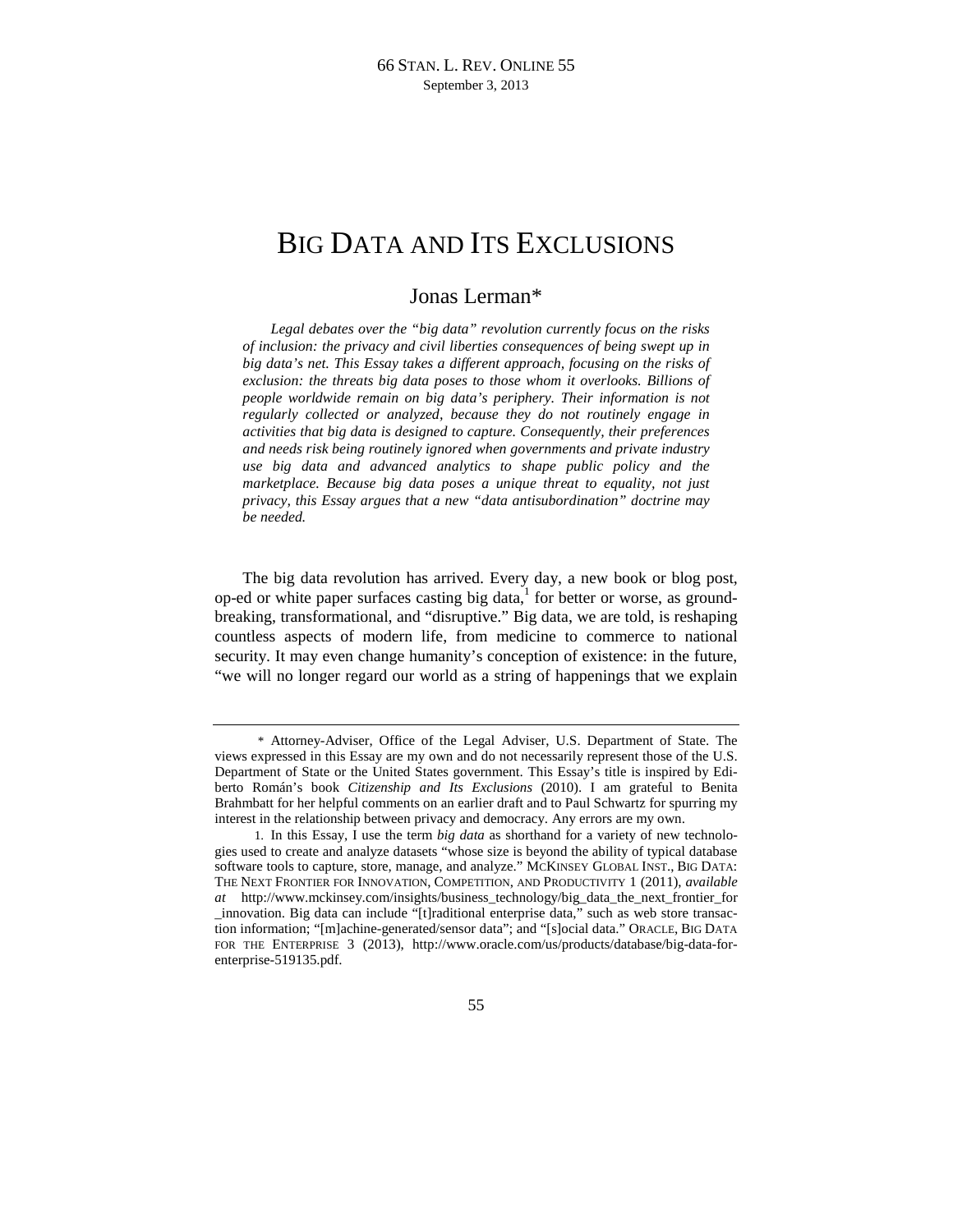as natural or social phenomena, but as a universe comprised essentially of information."<sup>2</sup>

This revolution has its dissidents. Critics worry the world's increasing "datafication" ignores or even smothers the unquantifiable, immeasurable, ineffable parts of human experience.<sup>3</sup> They warn of big data's other dark sides, too: potential government abuses of civil liberties, erosion of long-held privacy norms, and even environmental damage (the "server farms" used to process big data consume huge amounts of energy).

Legal debates over big data focus on the privacy and civil liberties concerns of those people swept up in its net, and on whether existing safeguards minimization, notice, consent, anonymization, the Fourth Amendment, and so on—offer sufficient protection. It is a perspective of *inclusion*. And that perspective makes sense: most people, at least in the industrialized world, routinely contribute to and experience the effects of big data. Under that conception, big data is the whale, and we are all of us Jonah.

This Essay takes a different approach, exploring big data instead from a perspective of *exclusion*. Big data poses risks also to those persons who are *not* swallowed up by it—whose information is not regularly harvested, farmed, or mined. (Pick your anachronistic metaphor.) Although proponents and skeptics alike tend to view this revolution as totalizing and universal, the reality is that billions of people remain on its margins because they do not routinely engage in activities that big data and advanced analytics are designed to capture.<sup>4</sup>

 <sup>2.</sup> VIKTOR MAYER-SCHÖNBERGER & KENNETH CUKIER, BIG DATA: A REVOLUTION THAT WILL TRANSFORM HOW WE LIVE, WORK, AND THINK 96 (2013).

 <sup>3.</sup> David Brooks, for example, frets about the rise of "data-ism." David Brooks, Op-Ed., *The Philosophy of Data*, N.Y. TIMES, Feb. 5, 2013, at A23, *available at*  http://www.nytimes.com/2013/02/05/opinion/brooks-the-philosophy-of-data.html. Similarly, Leon Wieseltier rejects the (false, in his view) "religion of information." Leon Wieseltier, *What Big Data Will Never Explain*, NEW REPUBLIC (Mar. 26, 2013), *available at* http://www.newrepublic.com/article/112734/what-big-data-will-never-explain.

 <sup>4.</sup> These activities include, for example, using the Internet, especially for e-mail, social media, and searching; shopping with a credit, debit, or "customer loyalty" card; banking or applying for credit; traveling by plane; receiving medical treatment at a technologically advanced hospital; and receiving electricity through a "smart meter." A 2013 report by the International Telecommunications Union found that only thirty-nine percent of the world's population uses the Internet. INT'L TELECOMMS. UNION, THE WORLD IN 2013: ICT FACTS AND FIGURES 2 (2013), *available at* http://www.itu.int/en/ITU-D/Statistics/Documents/facts /ICTFactsFigures2013.pdf. The report found that in Africa, "16% of people are using the Internet—only half the penetration rate of Asia and the Pacific." *Id.* This disparity will likely shrink in coming years. For example, Facebook and several mobile phone companies recently announced internet.org, "a global partnership" aimed at "making internet access available to the next 5 billion people." Press Release, Facebook, Technology Leaders Launch Partnership to Make Internet Access Available to All (Aug. 20, 2013), http://newsroom.fb.com/News/690/Technology-Leaders-Launch-Partnership-to-Make-Internet-Access-Available-to-All. The Obama administration is also working to expand Internet access in underserved communities within the United States. *See* Edward Wyatt, *Most of U.S. Is Wired, but Millions Aren't Plugged In*, N.Y. TIMES, Aug. 19, 2013, at B1, *available at* http://www.nytimes.com/2013/08/19/technology/a-push-to-connect-millions-who-live-offline-tothe-internet.html.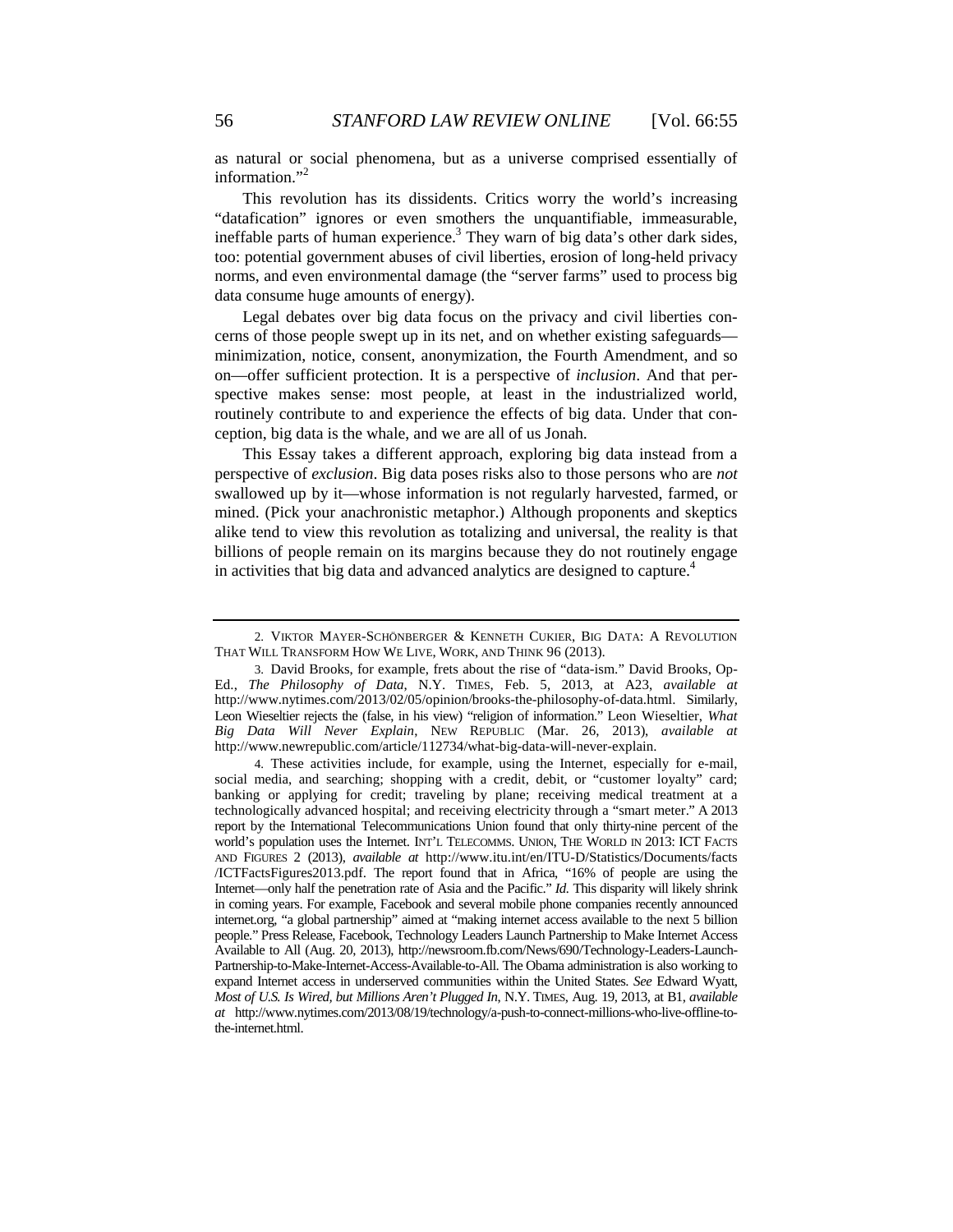September 2013] *EXCLUSIONS* 57

Whom does big data exclude? What are the consequences of exclusion for them, for big data as a technology, and for societies? These are underexplored questions that deserve more attention than they receive in current debates over big data. And because these technologies pose unique dangers to equality, and not just privacy, a new legal doctrine may be needed to protect those persons whom the big data revolution risks sidelining. I call it *data antisubordination*.

 $* * *$ 

Big data, for all its technical complexity, springs from a simple idea: gather enough details about the past, apply the right analytical tools, and you can find unexpected connections and correlations, which can help you make unusually accurate predictions about the future—how shoppers decide between products, how terrorists operate, how diseases spread. Predictions based on big data already inform public- and private-sector decisions every day around the globe. Experts project big data's influence only to grow in coming years. 5

If big data, as both an epistemological innovation and a new booming industry, increasingly shapes government and corporate decisionmaking, then one might assume much attention is paid to who and what shapes big data—the "input." In general, however, experts express a surprising nonchalance about the precision or provenance of data. In fact, they embrace "messiness" as a virtue.<sup>6</sup> Datasets need not be pristine; patterns and trends, not granularity or exactness, are the goal. Big data is so big—terabytes, petabytes, exabytes—that the sources or reliability of particular data points cease to matter.

Such sentiments presume that the inevitable errors creeping into large datasets are random and absorbable, and can be factored into the ultimate analysis. But there is another type of error that can infect datasets, too: the nonrandom, systemic omission of people who live on big data's margins, whether due to poverty, geography, or lifestyle, and whose lives are less "datafied" than the general population's. In key sectors, their marginalization risks distorting datasets and, consequently, skewing the analysis on which private and public actors increasingly depend. They are big data's exclusions.

 <sup>5.</sup> *See* MCKINSEY GLOBAL INST., *supra* note 1, at 16.

 <sup>6.</sup> *See* MAYER-SCHÖNBERGER & CUKIER, *supra* note 2, at 32-49. "In a world of small data," write Mayer-Schönberger and Cukier, "reducing errors and ensuring high quality of data was a natural and essential impulse," but in the world of big data such precision ceases to be necessary: the new datasets are large enough to compensate for the "erroneous figures and corrupted bits" that may find their way into any dataset. *Id.* at 32. Indeed, in the big data world, "allowing for imprecision—for messiness—may be a positive feature, not a shortcoming," because "[i]n return for relaxing the standards of allowable errors, one can get ahold of much more data." *Id.* at 33.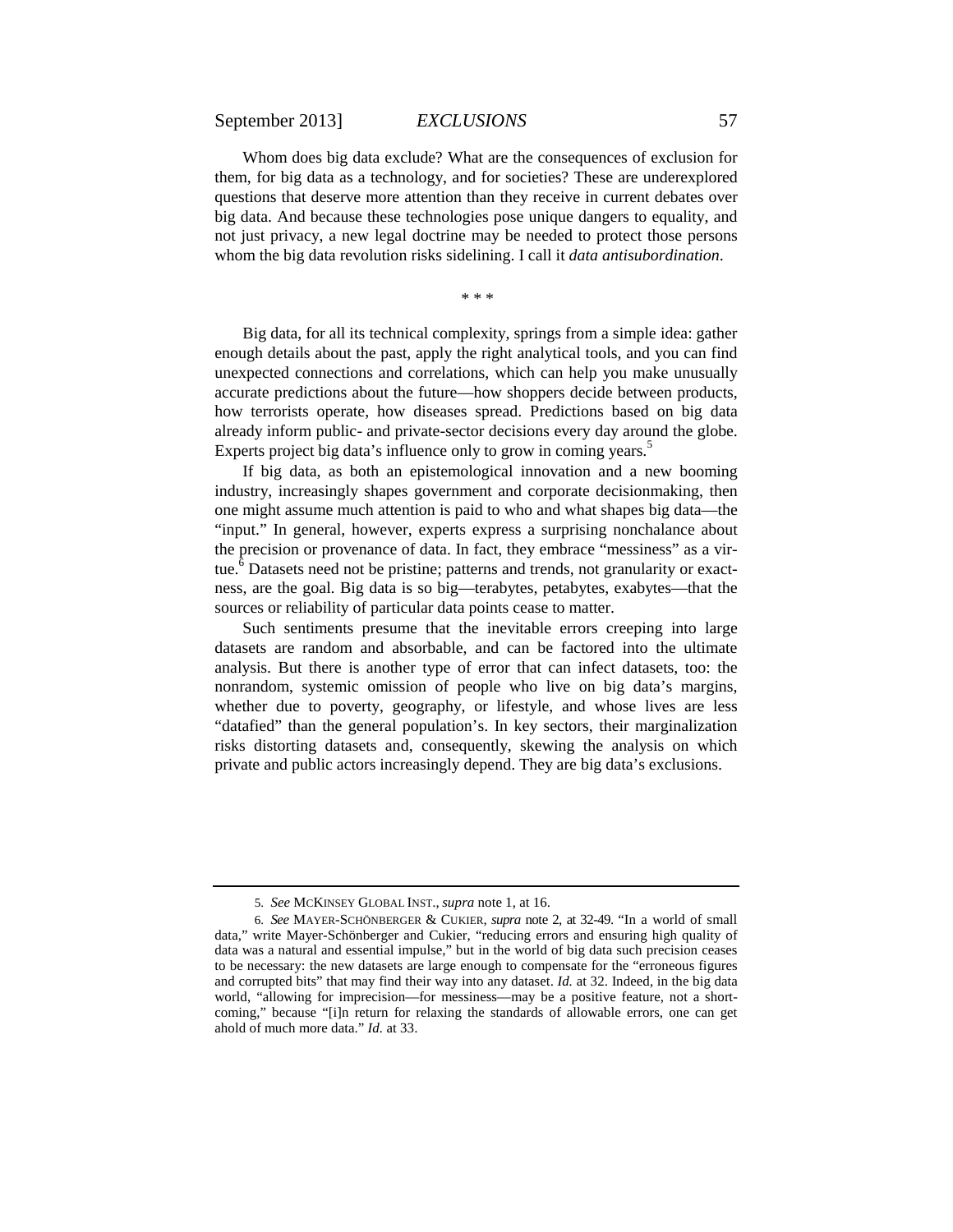Consider two hypothetical people.

The first is a thirty-year-old white-collar resident of Manhattan. She participates in modern life in all the ways typical of her demographic: smartphone, Google, Gmail, Netflix, Spotify, Amazon. She uses Facebook, with its default privacy settings, to keep in touch with friends. She dates through the website OkCupid. She travels frequently, tweeting and posting geotagged photos to Flickr and Instagram. Her wallet holds a debit card, credit cards, and a Metro-Card for the subway and bus system. On her keychain are plastic barcoded cards for the "customer rewards" programs of her grocery and drugstore. In her car, a GPS sits on the dash, and an E-ZPass transponder (for bridge, tunnel, and highway tolls) hangs from the windshield.

The data that she generates every day—and that governments and companies mine to learn about her and people like her—are nearly incalculable. In addition to information collected by companies about her spending, communications, online activities, and movement, government agencies (federal, state, local) know her well: New York has transformed itself in recent years into a supercharged generator of big data.<sup>7</sup> Indeed, for our Manhattanite, avoiding capture by big data is impossible. To begin even to limit her exposure—to curb her contributions to the city's rushing data flows—she would need to fundamentally reconstruct her everyday life. And she would have to move, a fate anathema to many New Yorkers. Thus, unless she takes relatively drastic steps, she will continue to generate a steady data flow for government and corporate consumption.

Now consider a second person. He lives two hours southwest of Manhattan, in Camden, New Jersey, America's poorest city. He is underemployed, working part-time at a restaurant, paid under the table in cash. He has no cell phone, no computer, no cable. He rarely travels and has no passport, car, or GPS. He uses the Internet, but only at the local library on public terminals. When he rides the bus, he pays the fare in cash.

Today, many of big data's tools are calibrated for our Manhattanite and people like her—those who routinely generate large amounts of electronically

 <sup>7.</sup> Manhattan alone has a network of some three thousand closed-circuit television cameras recording terabytes of data every day and accessible to local and federal law enforcement. The New York City Police Department's Domain Awareness System, a new \$40 million data-collection program developed by Microsoft, can track our subject's movements via the city's CCTV network and hundreds of automated license plate readers "mounted on police cars and deployed at bridges, tunnels, and streets." Michael Endler, *NYPD, Microsoft Push Big Data Policing into Spotlight*, INFORMATION WEEK (Aug. 20, 2012), http://www.informationweek.com/security/privacy/nypd-microsoft-push-big-data-policing-in /240005838. The city can also track her movements through her MetroCard and E-ZPass—useful data not only for law enforcement, but also for determining new transit schedules, planning roads, and setting tolls. To crunch these data, the city employs a dedicated staff of "quants" in the Office of Policy and Strategic Planning. They analyze subjects ranging from commuting habits to electricity use, from children's test scores to stop-and-frisk statistics. *See* Alan Feuer, *The Mayor's Geek Squad*, N.Y. TIMES, Mar. 23, 2013, at MB1, *available at* http://www.nytimes.com/2013/03/24 /nyregion/mayor-bloombergs-geek-squad.html.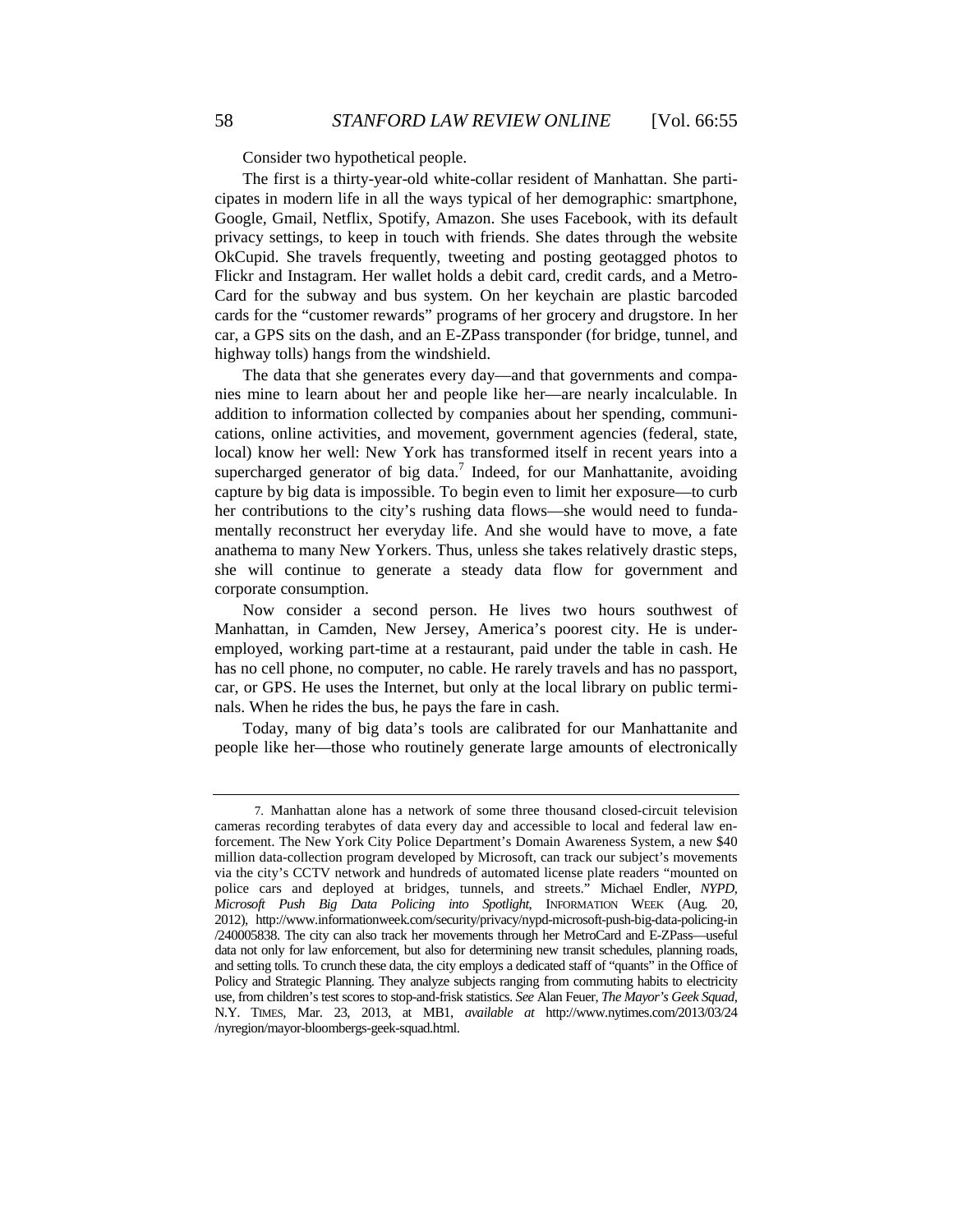harvestable information. A world shaped by big data will take into account her habits and preferences; it will look like her world. But big data currently overlooks our Camden subject almost entirely. (And even he, simply by living in a U.S. city, has a much larger data footprint than someone in Eritrea, for example.) In a future where big data, and the predictions it makes possible, will fundamentally reorder government and the marketplace, the exclusion of poor and otherwise marginalized people from datasets has troubling implications for economic opportunity, social mobility, and democratic participation. These technologies may create a new kind of voicelessness, where certain groups' preferences and behaviors receive little or no consideration when powerful actors decide how to distribute goods and services and how to reform public and private institutions.

This might sound overheated. It is easy to assume that exclusion from the big data revolution is a trivial concern—a matter simply of not having one's Facebook "likes" or shopping habits considered by, say, Walmart. But the consequences of exclusion could be much more profound than that.

First, those left out of the big data revolution may suffer tangible economic harms. Businesses may ignore or undervalue the preferences and behaviors of consumers who do not shop in ways that big data tools can easily capture, aggregate, and analyze. Stores may not open in their neighborhoods, denying them not just shopping options, but also employment opportunities; certain promotions may not be offered to them; new products may not be designed to meet their needs, or priced to meet their budgets. Of course, poor people and minority groups are in many ways already marginalized in the marketplace. But big data could reinforce and exacerbate existing problems.

Second, politicians and governments may come to rely on big data to such a degree that exclusion from data flows leads to exclusion from civic and political life—a barrier to full citizenship. Political campaigns already exploit big data to raise money, plan voter-turnout efforts, and shape their messaging.<sup>8</sup> And big data is quickly making the leap from politics to policy: the White House, for example, recently launched a \$200 million big data initiative to improve federal agencies' ability "to access, organize, and glean discoveries from huge volumes of digital data."<sup>9</sup>

 <sup>8.</sup> President Obama's 2008 and 2012 campaigns are the most famous examples of this phenomenon. *See, e.g.*, Jim Rutenberg, *Data You Can Believe In*, N.Y. TIMES, June 23, 2013, at MM22, *available at* http://www.nytimes.com/2013/06/23/magazine/the-obama-campaigns-digitalmasterminds-cash-in.html.

 <sup>9.</sup> Tom Kalil, *Big Data Is a Big Deal*, WHITE HOUSE OFFICE OF SCI. AND TECH.POLICY BLOG (Mar. 29, 2012, 9:23 AM), http://www.whitehouse.gov/blog/2012/03/29/big-data-big-deal (describing the National Big Data Research and Development Initiative); *see also* Fact Sheet, Exec. Office of the President, *Big Data Across the Federal Government* (Mar. 29, 2012), http://www.whitehouse.gov/sites/default/files/microsites/ostp/big\_data\_fact\_sheet\_final\_1.pdf (highlighting ongoing federal programs that seek to exploit big data's potential; Tom Kalil & Fen Zhao, *Unleashing the Power of Big Data*, WHITE HOUSE OFFICE OF SCI. AND TECH. POLICY BLOG (Apr. 18, 2013, 4:04 PM), http://www.whitehouse.gov/blog/2013/04/18/unleashing-power-big-data (providing an update on the progress of the Big Data Initiative).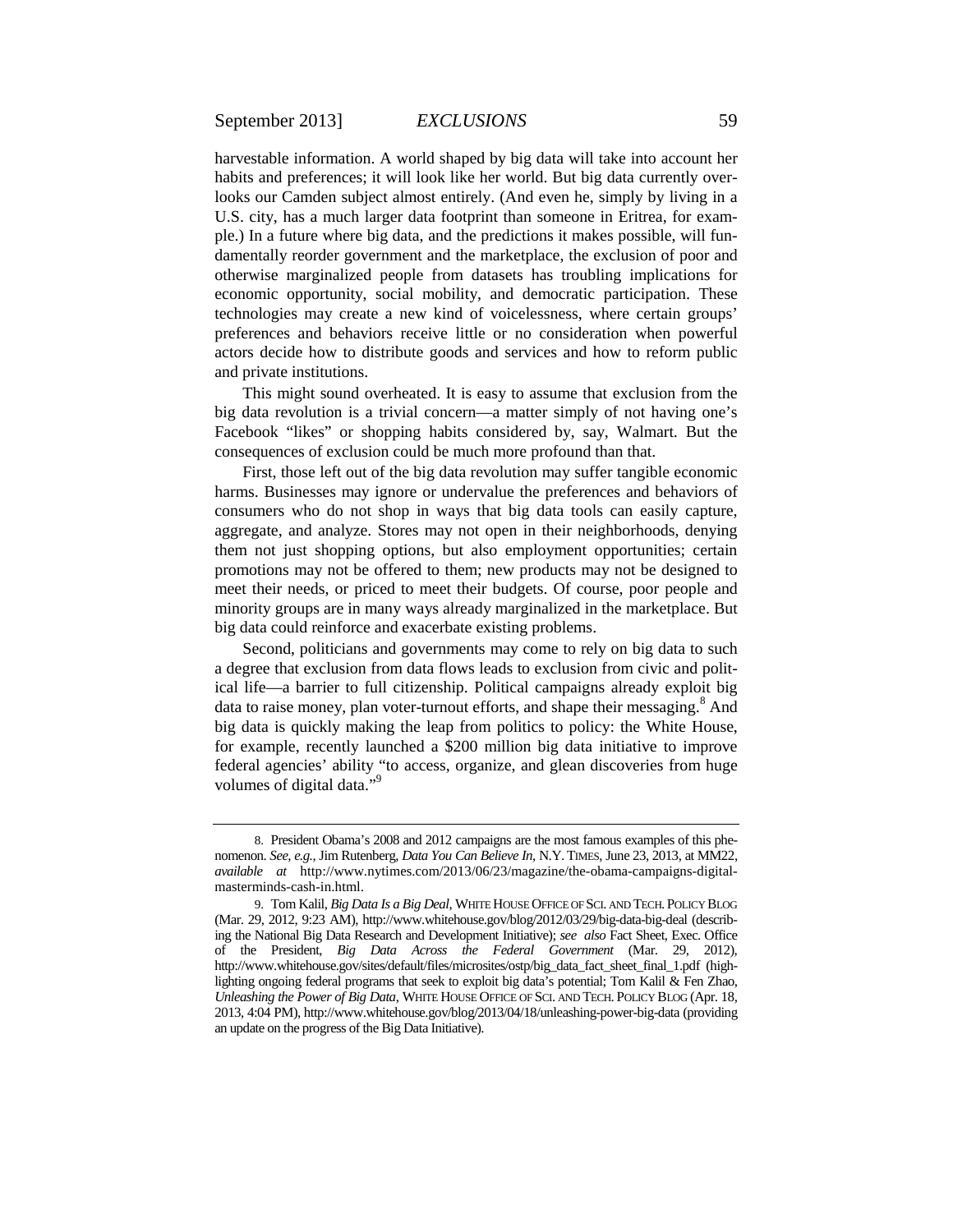Just as U.S. election districts—and thus U.S. democracy—depend on the accuracy of census data, so too will policymaking increasingly depend on the accuracy of big data and advanced analytics. Exclusion or underrepresentation in government datasets, then, could mean losing out on important government services and public goods. The big data revolution may create new forms of inequality and subordination, and thus raises broad democracy concerns.

 $* * *$ 

"There is no caste here," Justice Harlan said of the United States, "no superior, dominant, ruling class of citizens."<sup>10</sup> But big data has the potential to solidify existing inequalities and stratifications and to create new ones. It could restructure societies so that the only people who matter—quite literally the only ones who count—are those who regularly contribute to the right data flows.

Recently, some scholars have argued that existing information privacy laws—whether the U.S. patchwork quilt or Europe's more comprehensive approach—may be inadequate to confront big data's privacy risks. But big data threatens more than just privacy. It could also jeopardize political and social equality by relegating vulnerable people to an inferior status.

U.S. equal protection doctrine, however, is ill suited to the task of policing the big data revolution. For one thing, the poor are not a protected class,  $\frac{11}{11}$  and thus the doctrine would do little to ensure, either substantively or procedurally, that they share in big data's benefits. And the doctrine is severely limited in its ability to "address[] disadvantage that cannot readily be traced to official design or that affects a diffuse and amorphous class."<sup>12</sup> Moreover, it is hard to imagine what formal equality or "anticlassification" would even look like in the context of big data.<sup>13</sup>

Because existing equality law will not adequately curb big data's potential for social stratification, it may become necessary to develop a new equality

 <sup>10.</sup> *Plessy v. Ferguson*, 163 U.S. 537, 559 (1896) (Harlan, J., dissenting).

 <sup>11.</sup> *See, e.g.*, Mario L. Barnes & Erwin Chemerinsky, *The Disparate Treatment of Race and Class in Constitutional Jurisprudence*, 72 L. & CONTEMP. PROBS. 109, 110-12 (2009).

 <sup>12.</sup> Goodwin Liu, *Education, Equality, and National Citizenship*, 116 YALE L.J. 330, 334 (2006).

 <sup>13.</sup> It would be a strange law indeed that compelled public and private users of big data to collect *everyone's* information, all the time, in the name of equality, or to collect information from different racial and socioeconomic groups proportionally. After all, two of big data's supposed built-in privacy safeguards are anonymization and randomization. Making big data and advanced analytics resemble other processes already governed by U.S. equal protection law—redistricting, for example—could mean requiring collectors of data to initially determine the race and class of a person before collecting his underlying information: a sort of double privacy intrusion, and in any event surely unworkable in practice. Similarly, a strict anticlassification conception of equality would be incompatible with the very idea of big data—a primary purpose of which, after all, is to streamline and enhance users' ability to classify individuals and groups based on their behaviors—and would fail to address the marginalization concerns I have outlined here.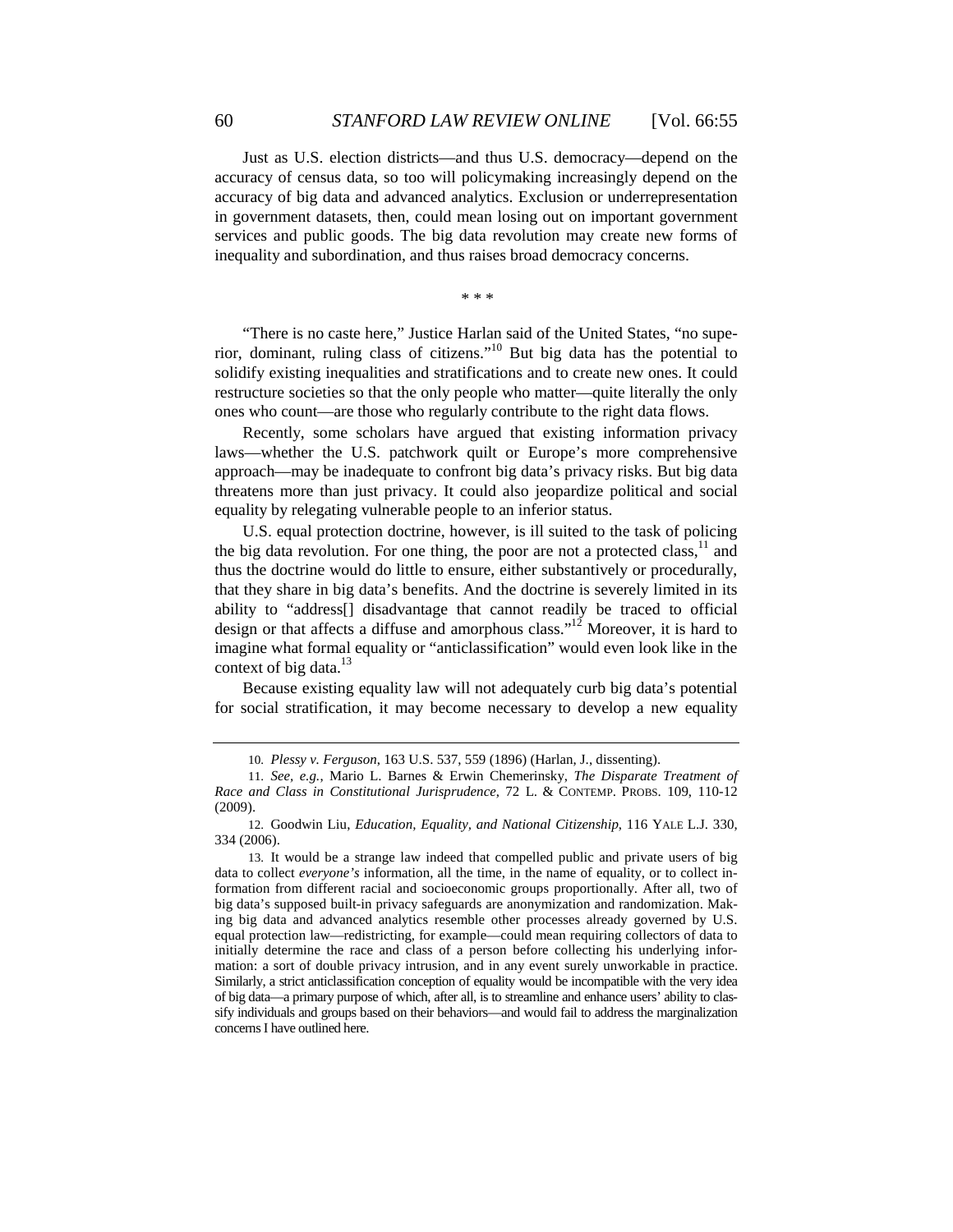September 2013] *EXCLUSIONS* 61

doctrine—a principle of *data antisubordination*. Traditionally, U.S. antisubordination theorists have argued "that guarantees of equal citizenship cannot be realized under conditions of pervasive social stratification," and "that law should reform institutions and practices that enforce the secondary social status of historically oppressed groups."<sup>14</sup> This antisubordination approach—what Owen Fiss called the "group-disadvantaging principle"<sup>15</sup>—may need to be revised, given big data's potential to impose new forms of stratification and to reinforce the status of already-disadvantaged groups.<sup>16</sup>

A data antisubordination principle would, at minimum, provide those who live outside or on the margins of data flows some guarantee that their status as persons with light data footprints will not subject them to unequal treatment by the state in the allocation of public goods or services. Thus, in designing new public-safety and job-training programs, forecasting future housing and transportation needs, and allocating funds for schools and medical research—to name just a few examples—public institutions could be required to consider, and perhaps work to mitigate, the disparate impact that their use of big data may have on persons who live outside or on the margins of government datasets. Similarly, public actors relying on big data for policymaking, lawmaking, election administration, and other core democratic functions could be required to take steps to ensure that big data's marginalized groups continue to have a voice in democratic processes. That a person might make only limited contributions to government data flows should not relegate him to political irrelevance or inferiority.

Data antisubordination could also (or alternatively) provide a framework for judicial review of congressional and executive exploitation of big data and advanced analytics.<sup>17</sup> That framework could be modeled on John Hart Ely's "representation-reinforcing approach" in U.S. constitutional law, $^{18}$  under which "a court's ability to override a legislative judgment ought to be calibrated based

 18. *See* JOHN HART ELY, DEMOCRACY AND DISTRUST: A THEORY OF JUDICIAL REVIEW 101 (1980) (contrasting the representation-reinforcing approach with "an approach geared to the judicial imposition of 'fundamental values'").

 <sup>14.</sup> Jack M. Balkin & Reva B. Siegel, *The American Civil Rights Tradition: Anticlassification or Antisubordination?*, 58 U. MIAMI L. REV. 9, 9 (2003).

 <sup>15.</sup> *See* Owen M. Fiss, *Groups and the Equal Protection Clause*, 5 PHIL. & PUB. AFF. 107, 147-56 (1976).

 <sup>16.</sup> In addition, the protections provided by existing international law instruments, such as the International Covenant on Civil and Political Rights and the International Covenant on Economic, Social and Cultural Rights, may need updating to address on a global scale the potential stratifying effects of big data. After all, big data is an international phenomenon, and just as the Internet has blurred borders, so too will big data and its effects traverse the globe.

 <sup>17.</sup> That review could build on the famous footnote four of *United States v. Carolene Products*. 304 U.S. 144, 152 n.4 (1938) (recognizing that "prejudice against discrete and insular minorities may be a special condition, which tends seriously to curtail the operation of those political processes ordinarily to be relied upon to protect minorities, and which may call for a correspondingly more searching judicial inquiry").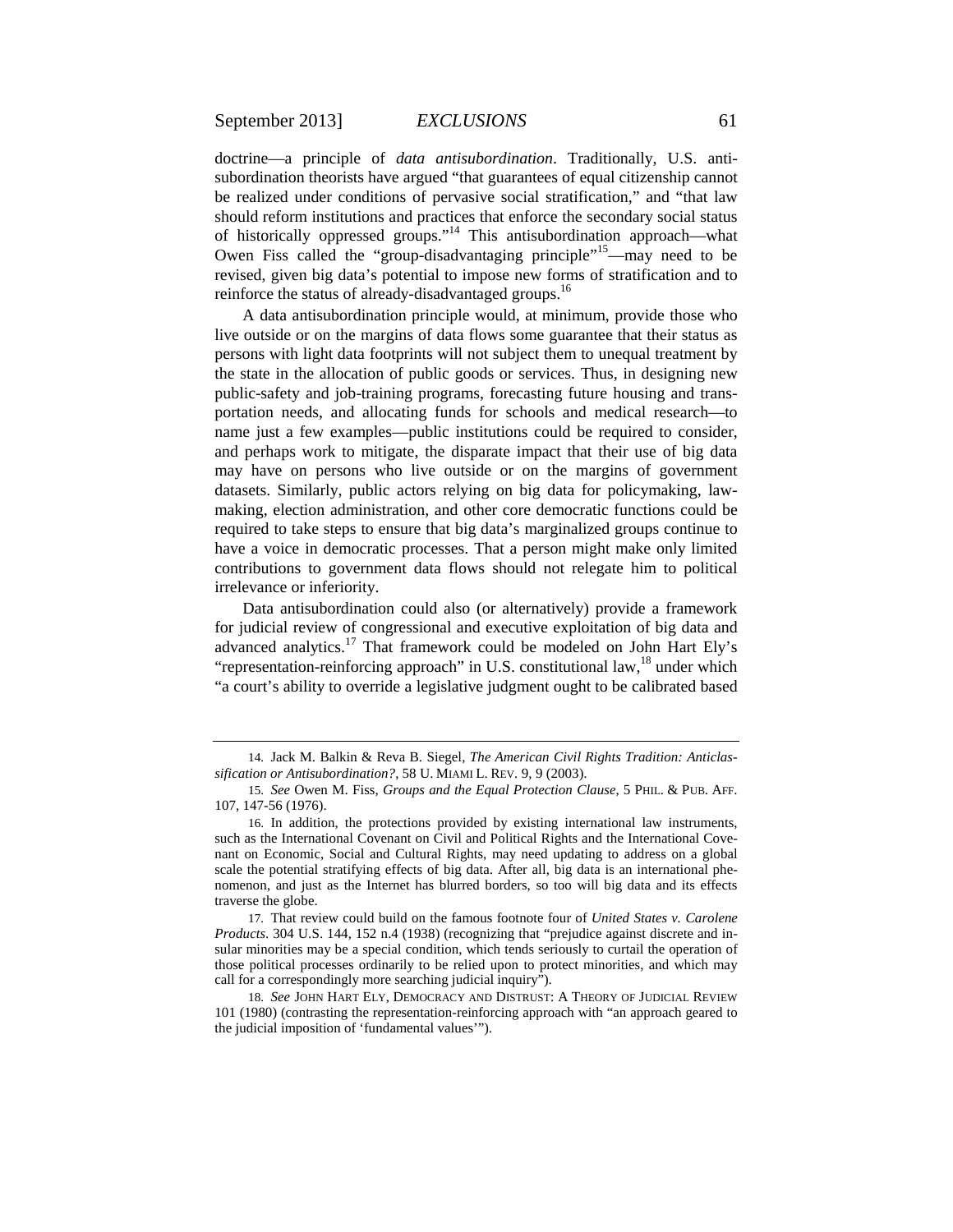on the fairness of the political process that produced the judgment."<sup>19</sup> In the context of big data, rather than mandating any particular substantive outcome, a representation-reinforcing approach to judicial review could provide structural, process-based safeguards and guarantees for those people whom big data currently overlooks, and who have had limited input in the political process surrounding government use of big data.

To be most effective, however, a data antisubordination principle would need to extend beyond state action. Big data's largest private players exert an influence on societies, and a power over the aggregation and flow of information, that in previous generations not even governments enjoyed. Thus, a data antisubordination principle would be incomplete unless it extended, in some degree, to the private sector, whether through laws, norms, or standards.

Once fully developed as theory, a data antisubordination principle—at least as it applies to state action—could be enshrined in law by statute. Like  $GINA$ ,<sup>20</sup> it would be a civil rights law designed for potential threats to equal citizenship embedded in powerful new technologies—threats that neither the Framers nor past civil rights activists could have envisioned.

As lines between the physical and datafied worlds continue to blur, and as big data and advanced analytics increasingly shape governmental and corporate decisionmaking about the allocation of resources, equality and privacy principles will grow more and more intertwined. Law must keep pace. In "The Right to Privacy," their 1890 *Harvard Law Review* article, a young Louis Brandeis and co-author Samuel Warren recognized that "[r]ecent inventions and business methods call attention to the next step which must be taken for the protection of the person."<sup>21</sup> The big data revolution, too, demands "next steps," and not just in information privacy law. Brandeis and Warren's "right to be let alone" which Brandeis, as a Supreme Court justice, would later call the "most comprehensive of rights and the right most valued by civilized men<sup>722</sup>—has become an obsolete and insufficient protector. $^{23}$  Even more modern

 <sup>19.</sup> Jane S. Schacter, *Ely at the Altar: Political Process Theory Through the Lens of the Marriage Debate*, 109 MICH. L. REV. 1363, 1364 (2011). As Schacter notes, this political process theory functions as "a simple, but central, principle of institutional architecture" in U.S. constitutional law. *Id.* Although I am not proposing the constitutionalization of new rights related to big data, some version of Ely's political process theory could also provide an "institutional architecture" for government use of these technologies.

 <sup>20.</sup> Genetic Information Nondiscrimination Act of 2008, Pub. L. No. 110-233, 122 Stat. 881 (2008). After its unanimous passage, Senator Edward M. Kennedy called the Act "the first civil rights bill of the new century of the life sciences." *See* David H. Kaye, Commentary, *GINA's Genotypes*, 108 MICH. L. REV. FIRST IMPRESSIONS 51, 51 (2010), http://www.michiganlawreview.org/assets/fi/108/kaye2.pdf.

 <sup>21.</sup> Samuel D. Warren & Louis D. Brandeis, *The Right to Privacy*, 4 HARV. L. REV. 193, 195 (1890).

 <sup>22.</sup> Olmstead v. United States, 277 U.S. 438, 478 (1928) (Brandeis, J., dissenting).

 <sup>23.</sup> Paul Schwartz recognized this deficiency almost twenty years ago. *See* Paul M. Schwartz, *Privacy and Participation: Personal Information and Public Sector Regulation in the United States*, 80 IOWA L. REV. 553, 558-63 (1995) (arguing that "privacy as the right to be let alone serves as an incomplete paradigm in the computer age").